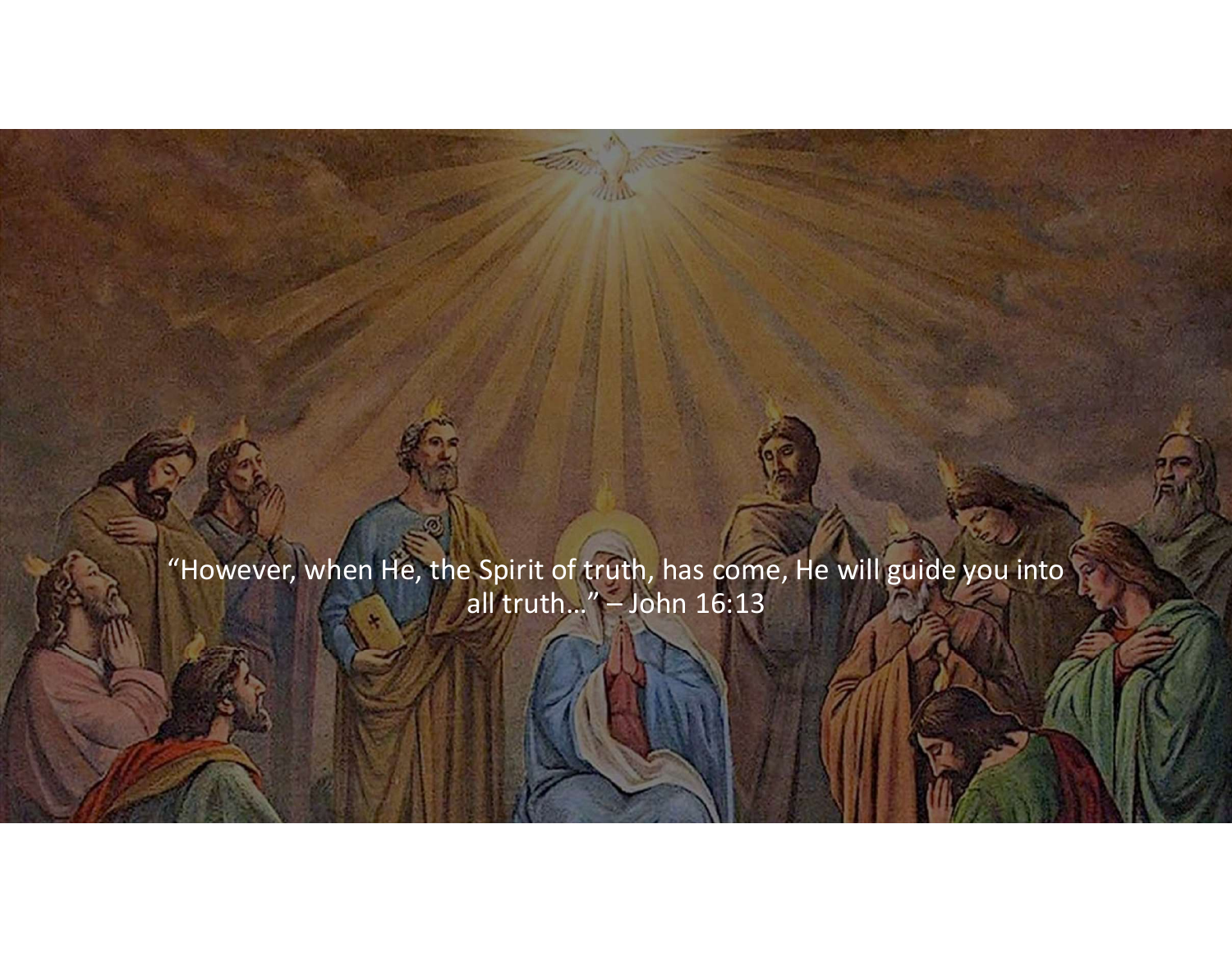### The Fallacies of Truth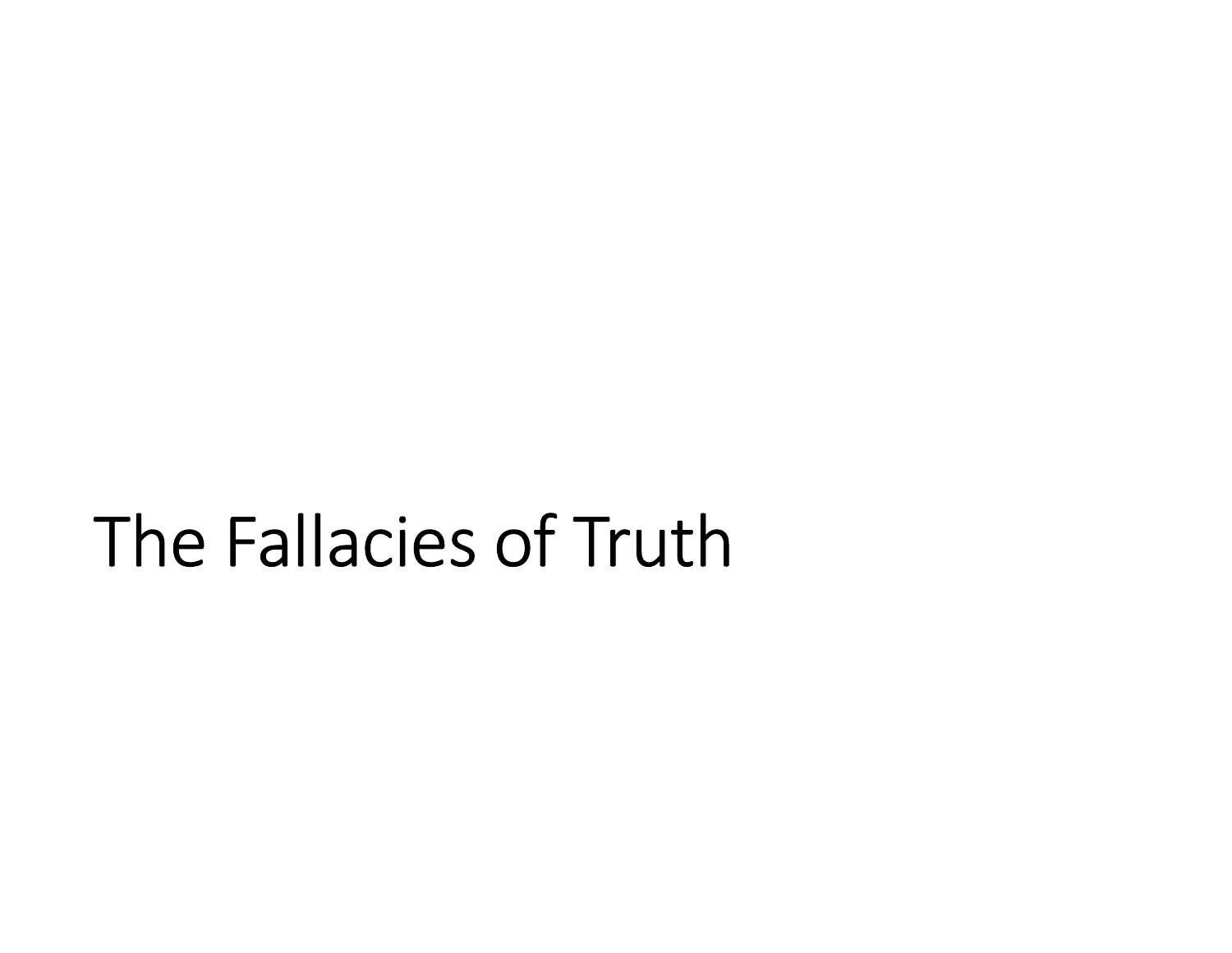## Inductions

- The Holy Spirit is the Spirit of Truth
- People want to kill the truth
- The Lord Christ is the Truth
	- "I am the way, the truth, and the life. No one comes to the Father except through Me." (Jn. 14:6)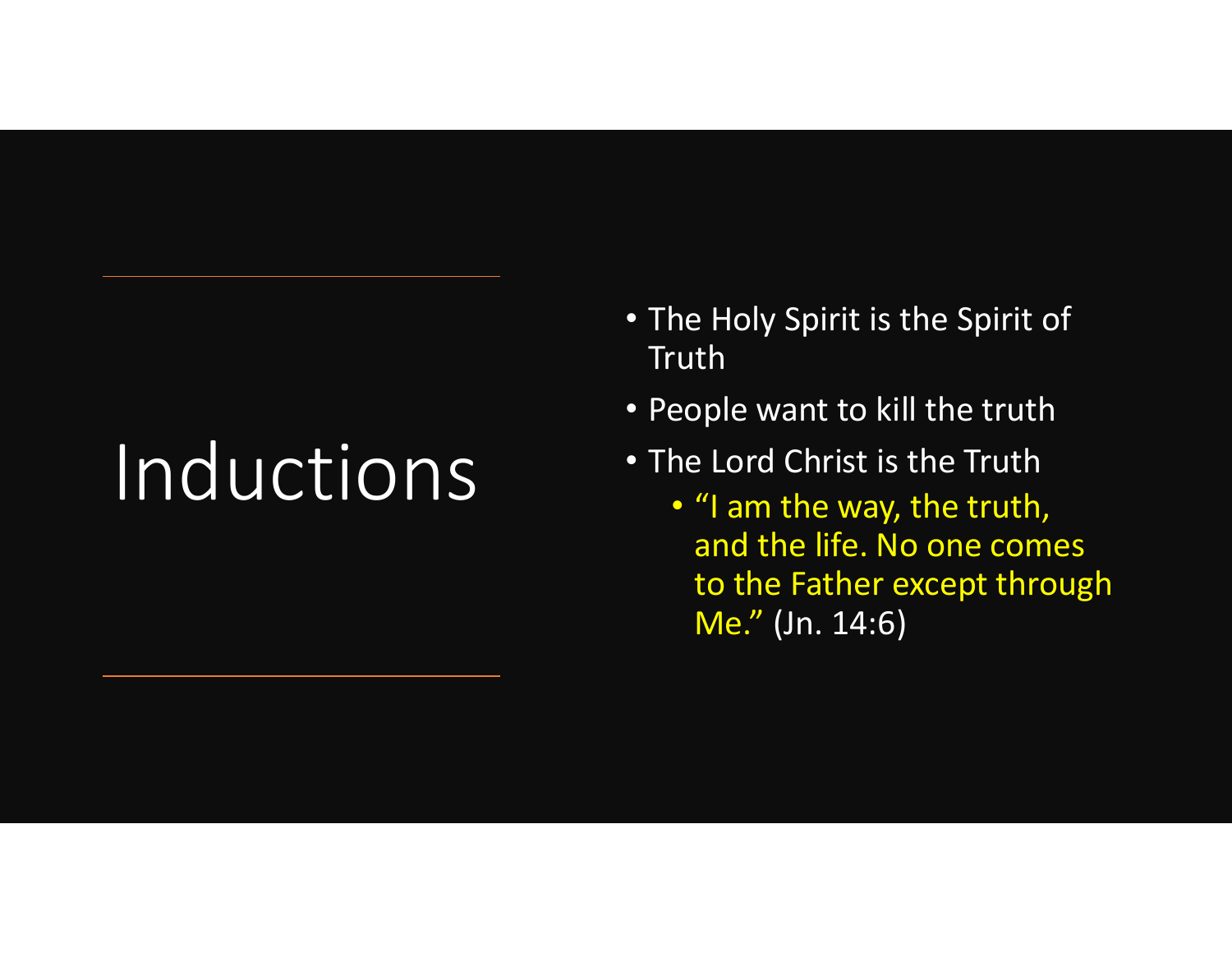#### The Lord's dialogue with Pilate

• "You say rightly that I am a king. For this cause I was born, and for this cause I have come into the world, that I should bear witness to the truth. Everyone who is of the truth hears My voice." Pilate said to Him, "What is truth?" (Jn. 18:37-38)

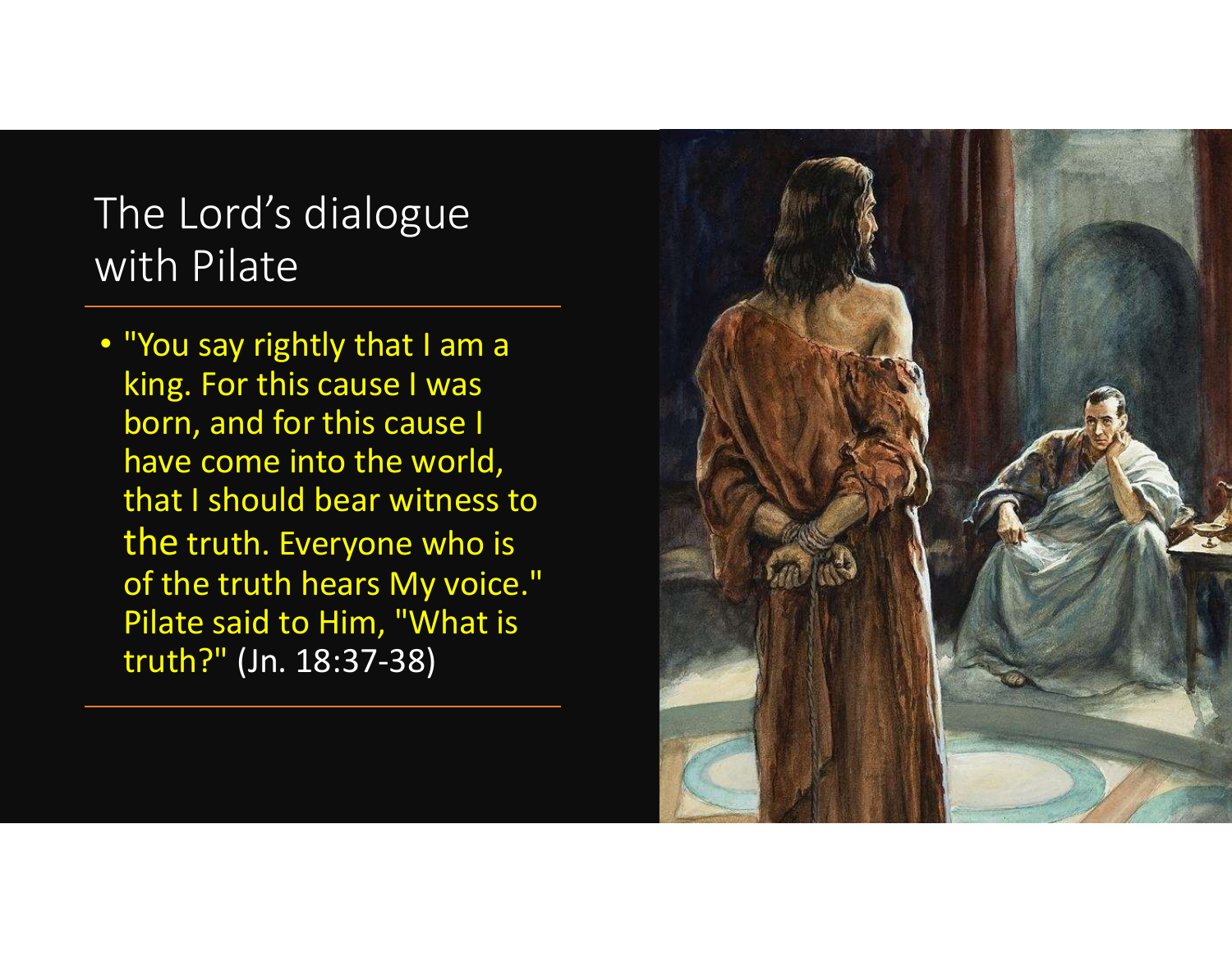### Why is the Truth important?

- Following a falsehood or lie has consequences
- It preserves our mental health and mind
- The Truth is necessary for a relationship with God.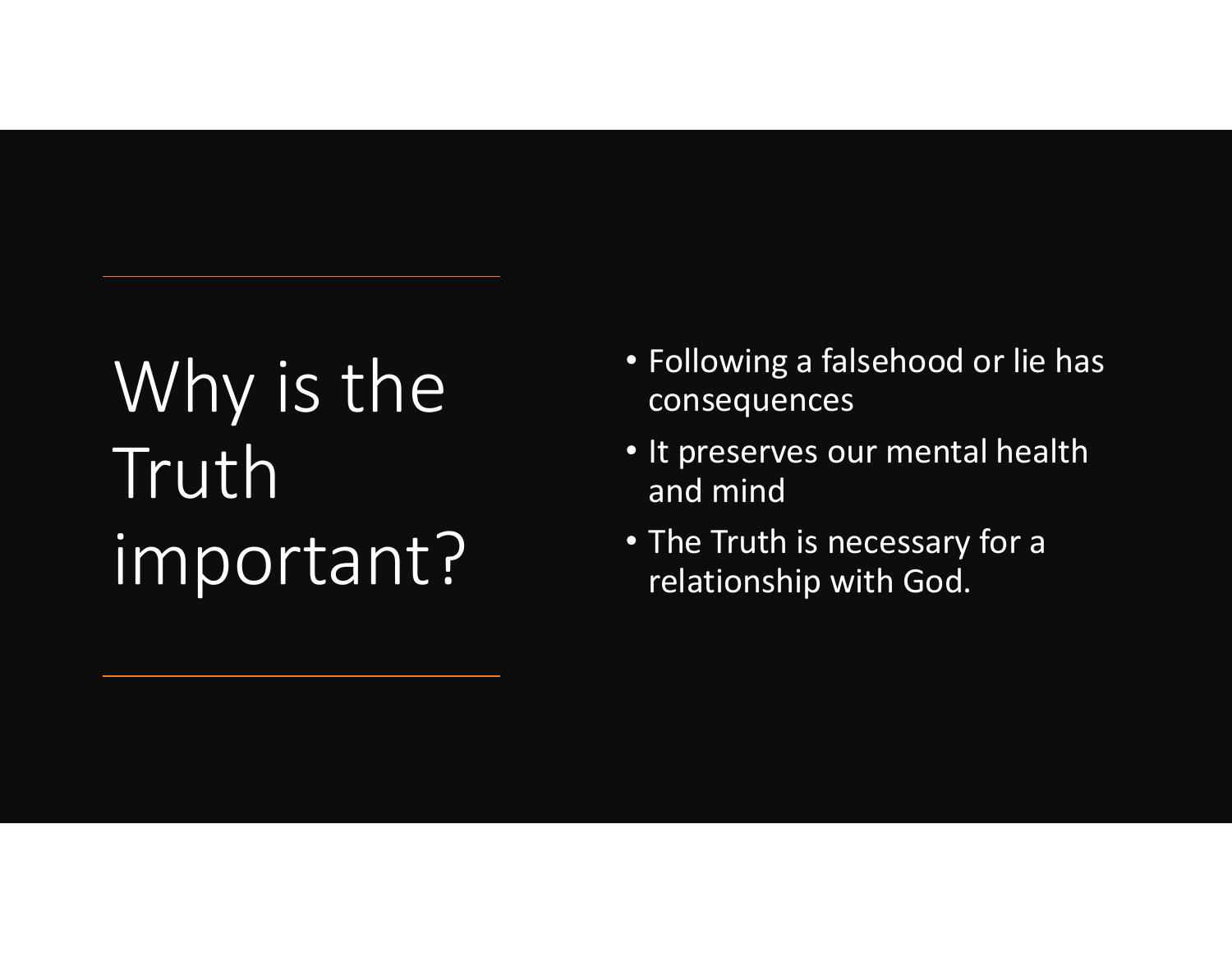### Fallacies regarding the **Truth**

1. The Truth is…whatever works

- 2. The truth is…what makes you feel good
	- EX: King Ahab and the 400 false prophets
	- So the king of Israel said to Jehoshaphat, "There is still one man, Micaiah the son of Imlah, by whom we may inquire of the LORD; but I hate him, because he does not prophesy good concerning me, but evil." And Jehoshaphat said, "Let not the king say such things!" (1 Kings 22:8)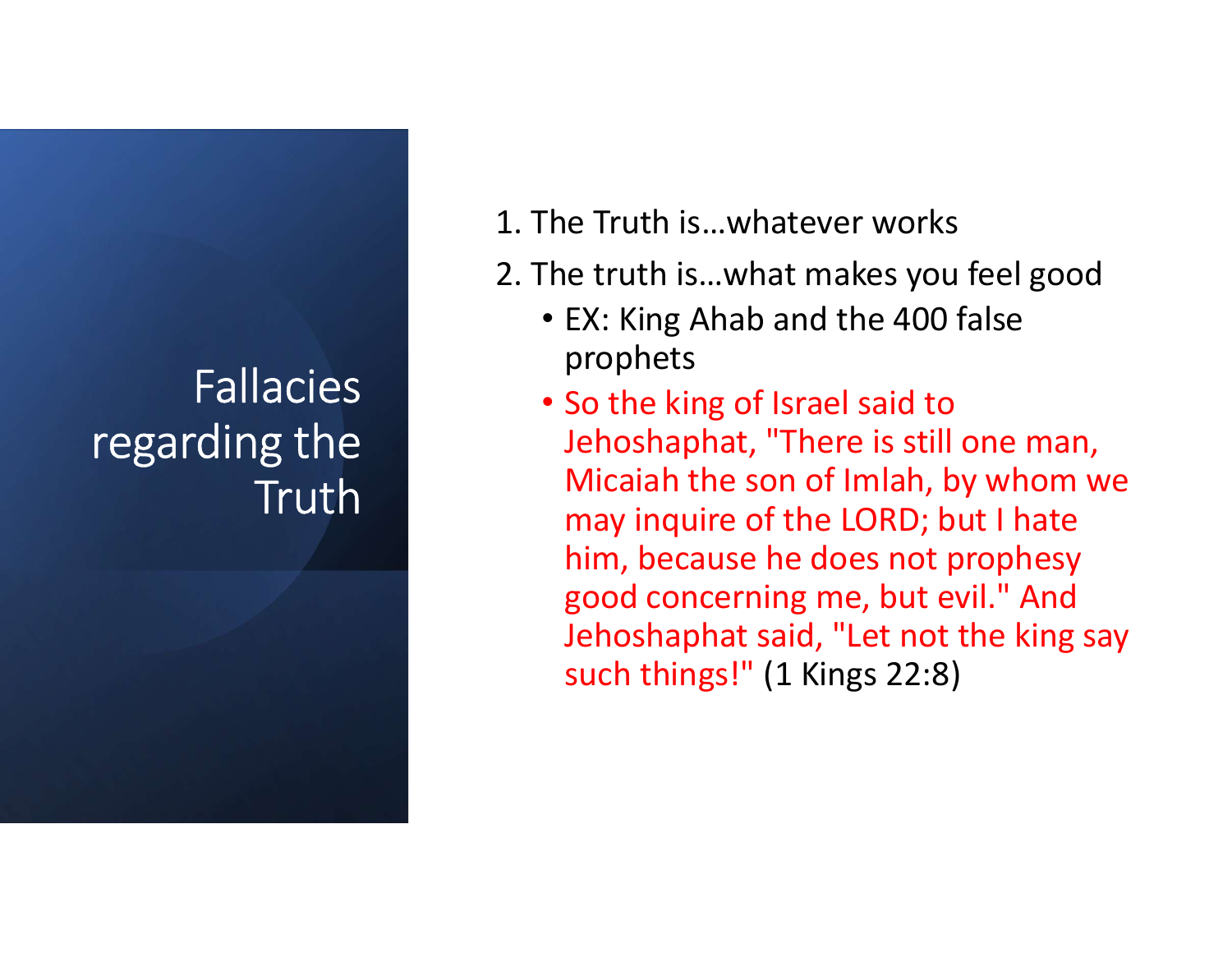#### Fallacies regarding the **Truth**

- 3. The truth is…what is understandable
- 4. The truth is… the majority believe
	- "I marvel that you are turning away so soon from Him who called you in the grace of Christ, to a different gospel, 7 which is not another; but there are some who trouble you and want to pervert the gospel of Christ. 8 But even if we, or an angel from heaven, preach any other gospel to you than what we have preached to you, let him be accursed." (Gal. 1:6-8)